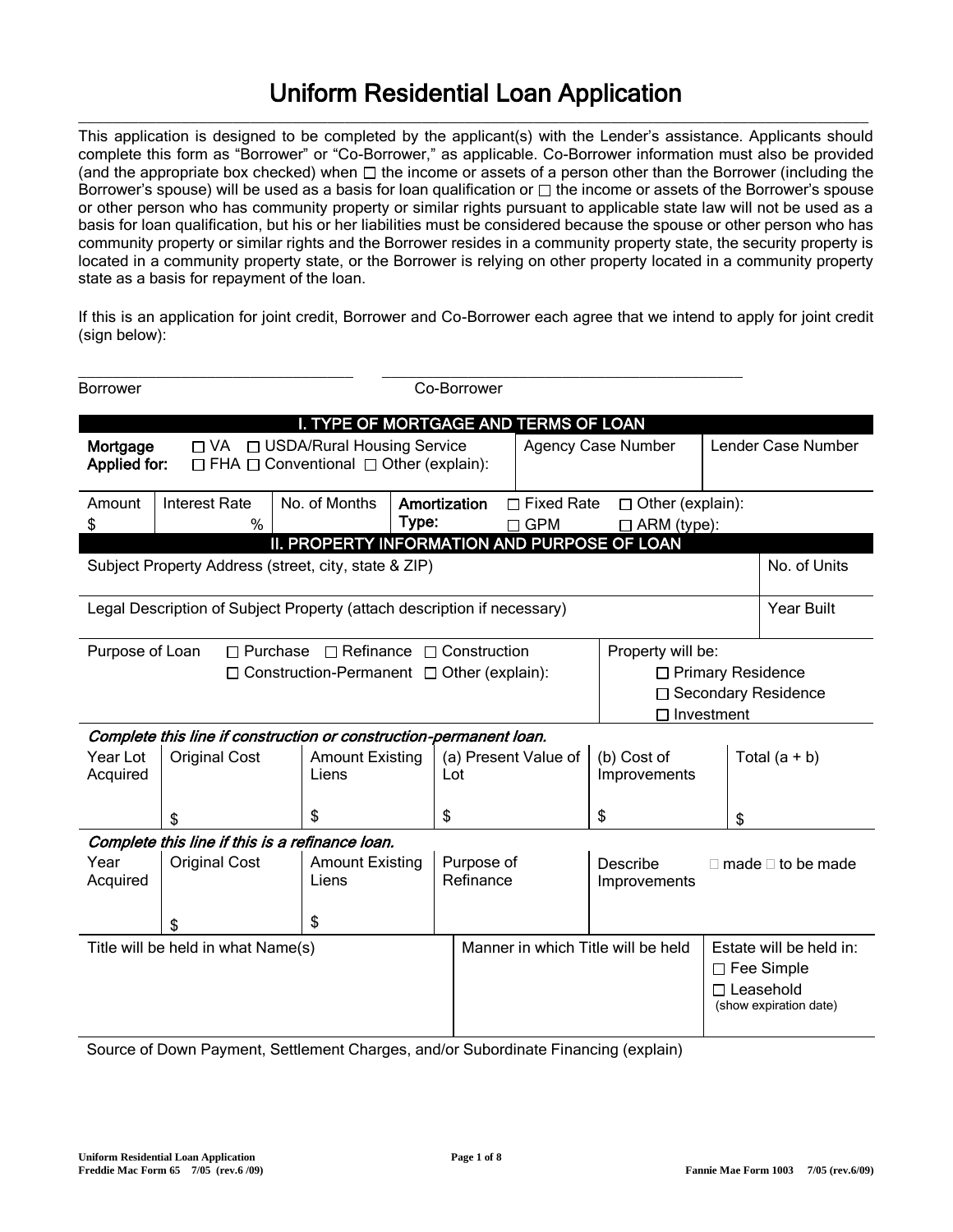| <b>Borrower</b>                                                                                                                                                                                         |                                 |  |                            |                                            | <b>III. BORROWER INFORMATION</b>                                                                                                  |                                 |                    | <b>Co-Borrower</b>                     |                                            |
|---------------------------------------------------------------------------------------------------------------------------------------------------------------------------------------------------------|---------------------------------|--|----------------------------|--------------------------------------------|-----------------------------------------------------------------------------------------------------------------------------------|---------------------------------|--------------------|----------------------------------------|--------------------------------------------|
| Borrower's Name (include Jr. or Sr. if applicable)                                                                                                                                                      |                                 |  |                            |                                            | Co-Borrower's Name (include Jr. or Sr. if applicable)                                                                             |                                 |                    |                                        |                                            |
| <b>Social Security</b><br>Number                                                                                                                                                                        | Home Phone<br>(incl. Area code) |  | <b>DOB</b><br>(mm/dd/yyyy) | Yrs.<br>School                             | <b>Social Security</b><br>Number                                                                                                  | Home Phone<br>(incl. Area code) |                    | <b>DOB</b><br>(mm/dd/yyyy)             | Yrs.<br>School                             |
| Dependents<br>$\Box$ Married<br>$\Box$ Separated<br>$\Box$ Unmarried<br>no.<br>(include single, divorced, widowed)<br>$\Box$ Rent<br><b>Present Address</b><br>$\Box$ Own<br>(street, city, state, ZIP) |                                 |  | ages                       | (not listed by Co-Borrower)<br>No. Yrs.    | $\Box$ Married<br>$\Box$ Unmarried<br>(include single, divorced, widowed)<br><b>Present Address</b><br>(street, city, state, ZIP) | $\Box$ Separated<br>$\Box$ Own  | no.<br>$\Box$ Rent | Dependents<br>(not listed by Borrower) | ages<br>No. Yrs.                           |
| Mailing Address, if different from Present Address                                                                                                                                                      |                                 |  |                            |                                            | Mailing Address, if different from Present Address                                                                                |                                 |                    |                                        |                                            |
|                                                                                                                                                                                                         |                                 |  |                            |                                            | If residing at present address for less than two years, complete the following:                                                   |                                 |                    |                                        |                                            |
| <b>Former Address</b><br>(street, city, state, ZIP)                                                                                                                                                     | $\Box$ Own $\Box$ Rent          |  |                            | No. Yrs.                                   | <b>Former Address</b><br>(street, city, state, ZIP)                                                                               | $\Box$ Own $\Box$ Rent          |                    |                                        | No. Yrs.                                   |
|                                                                                                                                                                                                         | <b>Borrower</b>                 |  |                            |                                            | IV. EMPLOYMENT INFORMATION                                                                                                        |                                 |                    | <b>Co-Borrower</b>                     |                                            |
| Name & Address<br>of Employer                                                                                                                                                                           | □ Self Employed                 |  |                            | Yrs. on this job                           | Name & Address<br>of Employer                                                                                                     | □ Self Employed                 |                    | Yrs. on this job                       |                                            |
|                                                                                                                                                                                                         |                                 |  | in this line of            | Yrs. employed<br>work/profession           |                                                                                                                                   |                                 |                    | Yrs. employed<br>in this line of       | work/profession                            |
| Position/Title/Type of Business                                                                                                                                                                         |                                 |  |                            | <b>Business Phone</b><br>(incl. area code) | Position/Title/Type of Business                                                                                                   |                                 |                    |                                        | <b>Business Phone</b><br>(incl. area code) |
| complete the following:                                                                                                                                                                                 |                                 |  |                            |                                            | If employed in current position for less than two years or if currently employed in more than one position,                       |                                 |                    |                                        |                                            |
| Name & Address<br>of Employer                                                                                                                                                                           | □ Self Employed                 |  |                            | Dates<br>$(from - to)$                     | Name & Address<br>of Employer                                                                                                     | □ Self Employed                 |                    |                                        | Dates<br>(from - to)                       |
|                                                                                                                                                                                                         |                                 |  | \$                         | Monthly Income                             |                                                                                                                                   |                                 |                    | \$                                     | Monthly Income                             |
| Position/Title/Type of Business                                                                                                                                                                         |                                 |  |                            | <b>Business Phone</b><br>(incl. area code) | Position/Title/Type of Business                                                                                                   |                                 |                    |                                        | <b>Business Phone</b><br>(incl. area code) |
| Name & Address<br>of Employer                                                                                                                                                                           | □ Self Employed                 |  |                            | Dates<br>$(from - to)$                     | Name & Address<br>of Employer                                                                                                     | □ Self Employed                 |                    |                                        | Dates<br>$(from - to)$                     |
|                                                                                                                                                                                                         |                                 |  | \$                         | Monthly Income                             |                                                                                                                                   |                                 |                    | \$                                     | Monthly Income                             |
|                                                                                                                                                                                                         |                                 |  |                            |                                            |                                                                                                                                   |                                 |                    |                                        |                                            |
| Position/Title/Type of Business                                                                                                                                                                         |                                 |  |                            | <b>Business Phone</b><br>(incl. area code) | Position/Title/Type of Business                                                                                                   |                                 |                    |                                        | <b>Business Phone</b><br>(incl. area code) |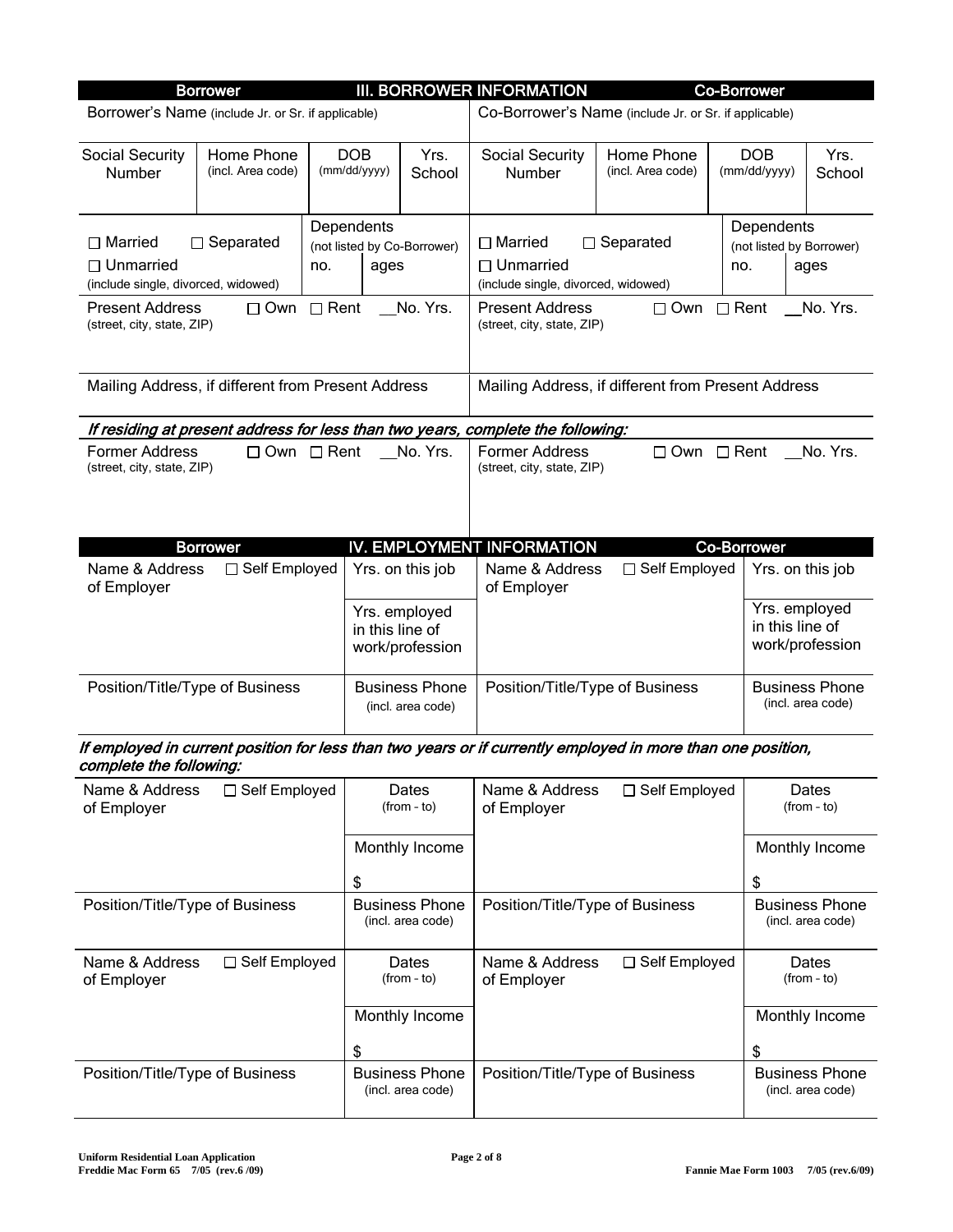|                                                                                         | V. MONTHLY INCOME AND COMBINED HOUSING EXPENSE INFORMATION |                          |              |                                                      |                |          |  |  |  |  |
|-----------------------------------------------------------------------------------------|------------------------------------------------------------|--------------------------|--------------|------------------------------------------------------|----------------|----------|--|--|--|--|
| <b>Gross</b><br><b>Monthly Income</b>                                                   | <b>Borrower</b>                                            | $Co-$<br><b>Borrower</b> | <b>Total</b> | Combined<br><b>Monthly</b><br><b>Housing Expense</b> | <b>Present</b> | Proposed |  |  |  |  |
| Base Empl.<br>Income*                                                                   | \$                                                         | \$                       | \$           | Rent                                                 | \$             |          |  |  |  |  |
| Overtime                                                                                |                                                            |                          |              | First Mortgage<br>(P&I)                              |                | \$       |  |  |  |  |
| <b>Bonuses</b>                                                                          |                                                            |                          |              | Other Financing<br>(P&I)                             |                |          |  |  |  |  |
| Commissions                                                                             |                                                            |                          |              | Hazard Insurance                                     |                |          |  |  |  |  |
| Dividends/<br>Interest                                                                  |                                                            |                          |              | <b>Real Estate Taxes</b>                             |                |          |  |  |  |  |
| Net Rental<br>Income                                                                    |                                                            |                          |              | Mortgage<br>Insurance                                |                |          |  |  |  |  |
| Other<br>(before completing,<br>see the notice in<br>"describe other<br>income," below) |                                                            |                          |              | Homeowner Assn.<br>Dues                              |                |          |  |  |  |  |
|                                                                                         |                                                            |                          |              | Other:                                               |                |          |  |  |  |  |
| <b>Total</b>                                                                            | \$                                                         | \$                       | \$           | <b>Total</b>                                         | \$             | \$       |  |  |  |  |

Self Employed Borrower(s) may be required to provide additional documentation such as tax returns and financial statements.

Describe Other Income Motice: Alimony, child support, or separate maintenance income need not be revealed if the Borrower (B) or Co-Borrower (C) does not choose to have it considered for repaying this loan.

|     | $10.400770$ $115.1101$ $7770$ |                |
|-----|-------------------------------|----------------|
|     |                               |                |
|     |                               |                |
|     |                               |                |
|     |                               |                |
| B/C |                               | Monthly Amount |

## VI. ASSETS AND LIABILITIES

This Statement and any applicable supporting schedules may be completed jointly by both married and unmarried Co-Borrowers if their assets and liabilities are sufficiently joined so that the Statement can be meaningfully and fairly presented on a combined basis; otherwise, separate Statements and Schedules are required. If the Co-Borrower section was completed about a non-applicant spouse or other person, this Statement and supporting schedules must be completed about that spouse or other person also.

Completed  $\Box$  Jointly  $\Box$  Not Jointly

| <b>ASSETS</b><br>Description                             | Cash or<br><b>Market Value</b> | Liabilities and Pledged Assets. List the creditor's name, address,<br>and account number for all outstanding debts, including automobile<br>loans, revolving charge accounts, real estate loans, alimony, child<br>support, stock pledges, etc. Use continuation sheet, if necessary.<br>Indicate by (*) those liabilities, which will be satisfied upon sale of<br>real estate owned or upon refinancing of the subject property. |                                                           |                                 |  |  |
|----------------------------------------------------------|--------------------------------|------------------------------------------------------------------------------------------------------------------------------------------------------------------------------------------------------------------------------------------------------------------------------------------------------------------------------------------------------------------------------------------------------------------------------------|-----------------------------------------------------------|---------------------------------|--|--|
| Cash deposit toward<br>purchase held by:                 | \$                             | <b>LIABILITIES</b>                                                                                                                                                                                                                                                                                                                                                                                                                 | <b>Monthly Payment &amp;</b><br><b>Months Left to Pay</b> | <b>Unpaid</b><br><b>Balance</b> |  |  |
| List checking and savings accounts below                 |                                | Name and address of<br>Company                                                                                                                                                                                                                                                                                                                                                                                                     | \$ Payment/Months                                         | \$                              |  |  |
| Name and address of Bank, S&L, or Credit<br><b>Union</b> |                                |                                                                                                                                                                                                                                                                                                                                                                                                                                    |                                                           |                                 |  |  |
|                                                          |                                | Acct. no.                                                                                                                                                                                                                                                                                                                                                                                                                          |                                                           |                                 |  |  |
| Acct. no.                                                | \$                             | Name and address of<br>Company                                                                                                                                                                                                                                                                                                                                                                                                     | \$ Payment/Months                                         | \$                              |  |  |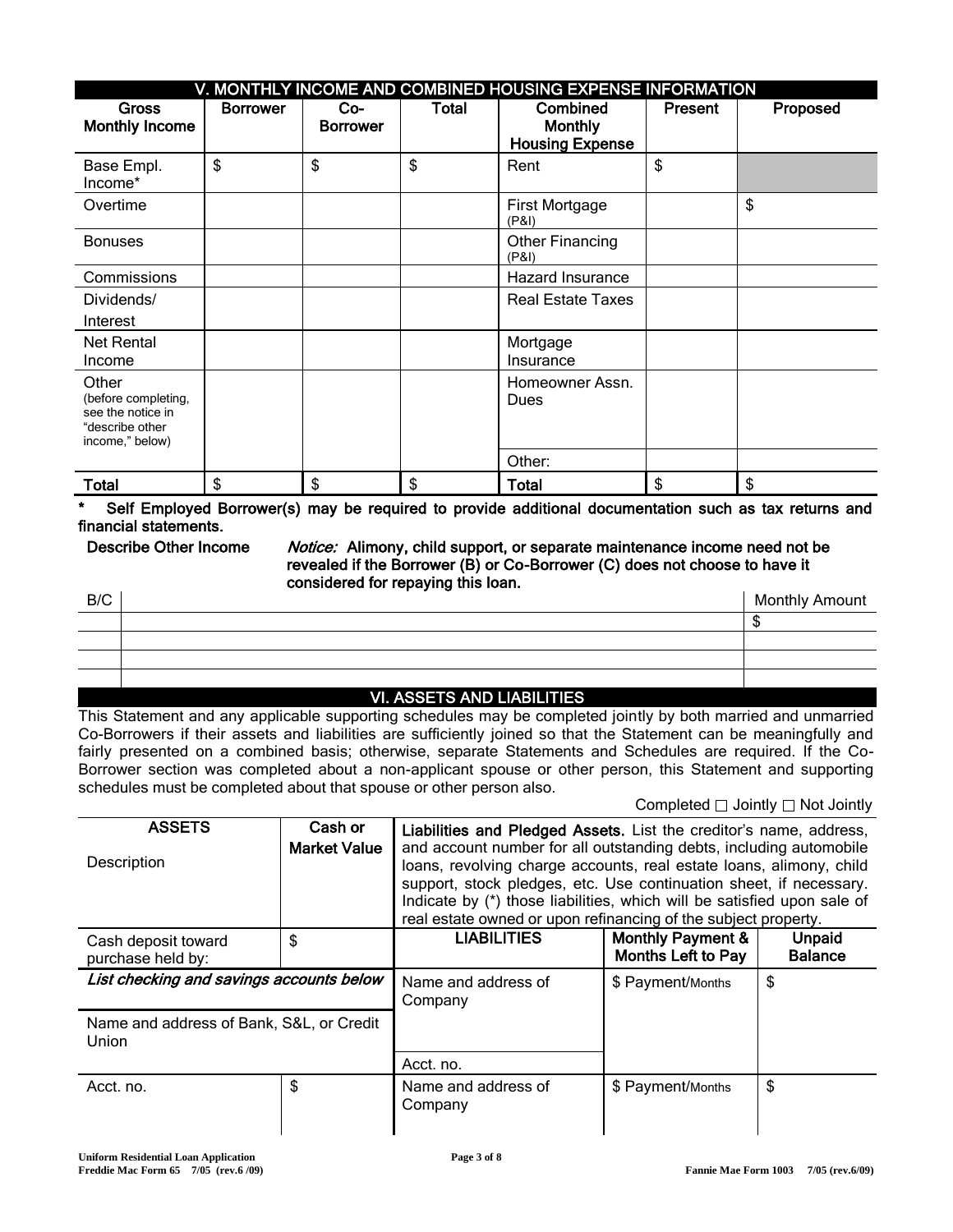| VI. ASSETS AND LIABILITIES (cont'd)                                             |    |                                                                        |    |                                |    |  |  |  |
|---------------------------------------------------------------------------------|----|------------------------------------------------------------------------|----|--------------------------------|----|--|--|--|
| Name and address of Bank, S&L, or Credit<br>Union                               |    | Acct. no.                                                              |    |                                |    |  |  |  |
| Acct. no.                                                                       | \$ | Name and address of<br>Company                                         |    | \$ Payment/Months              | \$ |  |  |  |
| Name and address of Bank, S&L, or Credit<br>Union                               |    |                                                                        |    |                                |    |  |  |  |
|                                                                                 |    | Acct. no.                                                              |    |                                |    |  |  |  |
| Acct. no.                                                                       | \$ | Name and address of<br>Company                                         |    | \$ Payment/Months              | \$ |  |  |  |
| Name and address of Bank, S&L, or Credit<br>Union                               |    |                                                                        |    |                                |    |  |  |  |
|                                                                                 |    | Acct. no.                                                              |    |                                |    |  |  |  |
| Acct. no.                                                                       | \$ | Name and address of<br>Company                                         |    | \$ Payment/Months              | \$ |  |  |  |
| Stocks & Bonds (Company<br>name/number & description)                           | \$ |                                                                        |    |                                |    |  |  |  |
|                                                                                 |    | Acct. no.                                                              |    |                                |    |  |  |  |
| Life insurance net cash<br>value                                                | \$ | Name and address of<br>Company                                         |    | \$ Payment/Months              | \$ |  |  |  |
| Face amount: \$                                                                 |    |                                                                        |    |                                |    |  |  |  |
| <b>Subtotal Liquid Assets</b>                                                   | \$ | Acct. no.                                                              |    |                                |    |  |  |  |
| Real estate owned<br>(enter market value from<br>schedule of real estate owned) | \$ | Alimony/Child<br>Support/Separate<br>Maintenance Payments<br>Owned to: |    | \$                             | \$ |  |  |  |
| Vested interest in<br>retirement fund                                           | \$ |                                                                        |    |                                |    |  |  |  |
| Net worth of business(es)<br>owned<br>(attach financial statement)              | \$ | Job-Related Expense<br>(child care, union dues, etc.)                  |    | \$                             |    |  |  |  |
| Automobiles owned<br>(make and year)                                            | \$ |                                                                        |    |                                |    |  |  |  |
| Other Assets (itemize)                                                          | \$ |                                                                        |    |                                |    |  |  |  |
|                                                                                 |    | <b>Total Monthly Payments</b>                                          |    | \$                             |    |  |  |  |
| <b>Total Assets</b><br>а.                                                       | \$ | <b>Net Worth</b><br>(a minus b)                                        | \$ | <b>Total Liabilities</b><br>b. | \$ |  |  |  |
|                                                                                 |    |                                                                        |    |                                |    |  |  |  |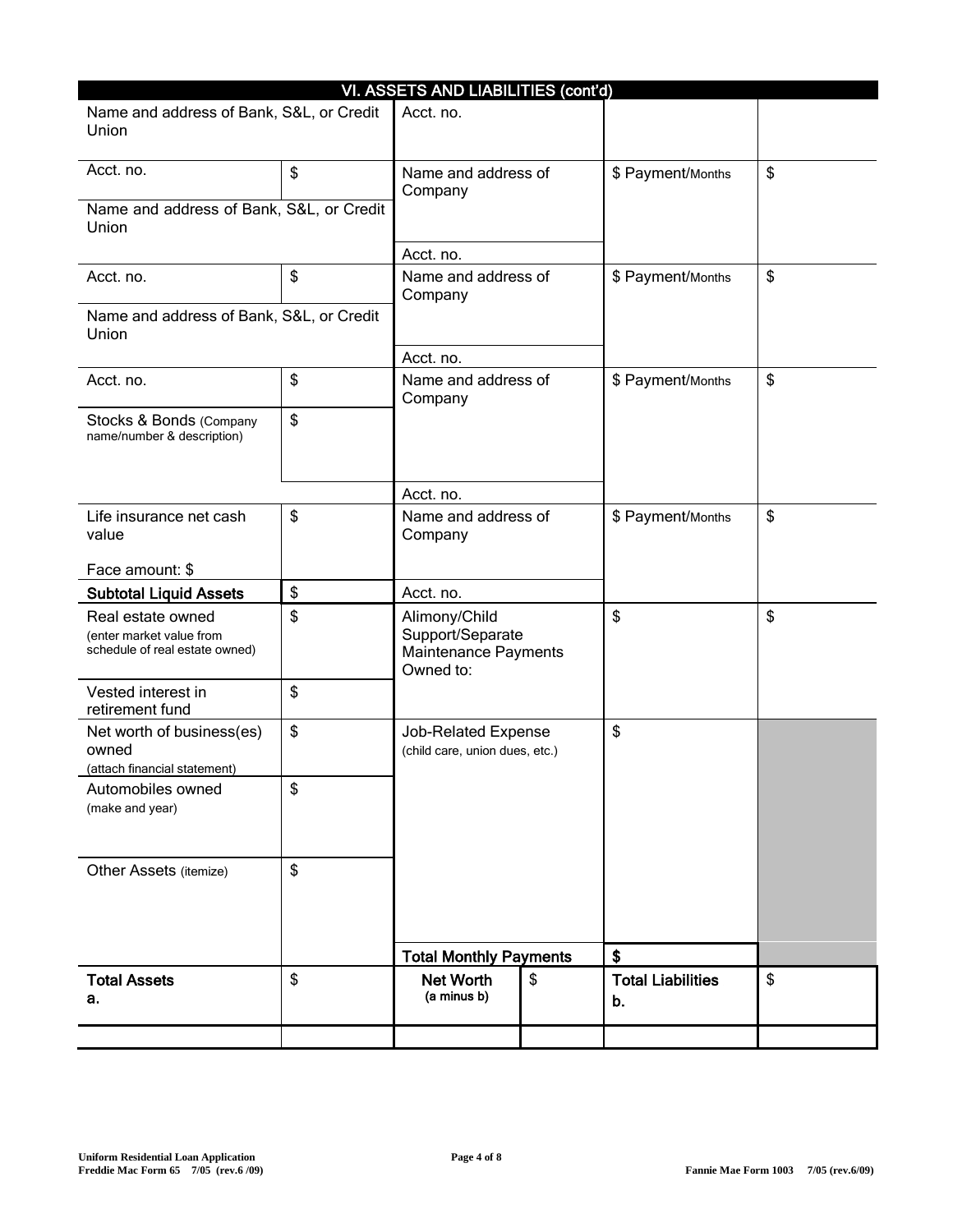Schedule of Real Estate Owned (If additional properties are owned, use continuation sheet.)

| <b>Property Address</b><br>(enter S if sold, PS if<br>pending sale or R if<br>rental being held for<br>income) | Type of<br>Property | Present<br>Market<br>Value | Amount<br>οf<br>Mortgages<br>& Liens | Gross<br>Rental<br>Income | Mortgage<br>Payments | Insurance,<br>Maintenance,<br>Taxes &<br>Misc. | Net<br>Rental<br>Income |
|----------------------------------------------------------------------------------------------------------------|---------------------|----------------------------|--------------------------------------|---------------------------|----------------------|------------------------------------------------|-------------------------|
|                                                                                                                |                     | \$                         | \$                                   | \$                        | \$                   | \$                                             | \$                      |
|                                                                                                                |                     |                            |                                      |                           |                      |                                                |                         |
|                                                                                                                |                     |                            |                                      |                           |                      |                                                |                         |
|                                                                                                                | <b>Totals</b>       | \$                         | \$                                   | \$                        | \$                   | \$                                             | \$                      |

List any additional names under which credit has previously been received and indicate appropriate creditor name(s) and account number(s):

| Alternate Name |  |
|----------------|--|
|                |  |

**Creditor Name** Account Number

|    | <b>VII. DETAILS OF TRANSACTION</b>            | <b>VIII. DECLARATIONS</b> |                                                                                                                                                                                                                                                                                                                                                             |                 |           |                        |           |
|----|-----------------------------------------------|---------------------------|-------------------------------------------------------------------------------------------------------------------------------------------------------------------------------------------------------------------------------------------------------------------------------------------------------------------------------------------------------------|-----------------|-----------|------------------------|-----------|
| a. | Purchase price                                | \$                        | If you answer "Yes" to any questions a<br>through i, please use continuation sheet<br>for explanation.                                                                                                                                                                                                                                                      | <b>Borrower</b> |           | Co-<br><b>Borrower</b> |           |
| b. | Alterations,<br>improvements, repairs         |                           |                                                                                                                                                                                                                                                                                                                                                             | <b>Yes</b>      | <b>No</b> | <b>Yes</b>             | <b>No</b> |
| c. | Land<br>(if acquired separately)              | а.                        | Are there any outstanding judgments<br>against you?                                                                                                                                                                                                                                                                                                         | $\Box$          | $\Box$    | П                      | П         |
| d. | Refinance<br>(incl. debts to be paid off)     | b.                        | Have you been declared bankrupt<br>within the past 7 years?                                                                                                                                                                                                                                                                                                 | □               | $\Box$    | $\Box$                 | П         |
| е. | Estimated prepaid items                       | C.                        | Have you had property foreclosed<br>upon or given title or deed in lieu<br>thereof in the last 7 years?                                                                                                                                                                                                                                                     | □               | □         | □                      | □         |
| f. | Estimated closing costs                       | d.                        | Are you a party to a lawsuit?                                                                                                                                                                                                                                                                                                                               | □               | □         | ப                      | L         |
| g. | PMI, MIP, Funding Fee                         | е.                        | Have you directly or indirectly been<br>obligated on any loan of which<br>resulted in foreclosure, transfer of title<br>in lieu of foreclosure, or judgment?<br>(This would include such loans as home<br>mortgage loans, SBA loans, home improvement<br>loans, educational loans, manufactured (mobile)<br>home loans, any mortgage, financial obligation, | □               | $\Box$    | П                      | □         |
|    |                                               |                           | bond, or loan guarantee. If "Yes," provide<br>details, including date, name, and address of<br>Lender, FHA or VA case number, if any, and<br>reasons for the action.)                                                                                                                                                                                       |                 |           |                        |           |
| h. | <b>Discount</b><br>(if Borrower will pay)     | f.                        | Are you presently delinquent or in<br>default on any Federal debt or any<br>financial<br>other<br>loan,<br>mortgage,<br>obligation, bond, or loan guarantee?                                                                                                                                                                                                | $\Box$          | $\Box$    | $\Box$                 | П         |
|    |                                               |                           | If "Yes," give details as described in the<br>preceding question.                                                                                                                                                                                                                                                                                           |                 |           |                        |           |
| j. | <b>Total costs</b><br>(add items a through h) | g.                        | Are you obligated to pay alimony,<br>child support, or separate<br>maintenance?                                                                                                                                                                                                                                                                             | □               | $\Box$    | □                      | ⊔         |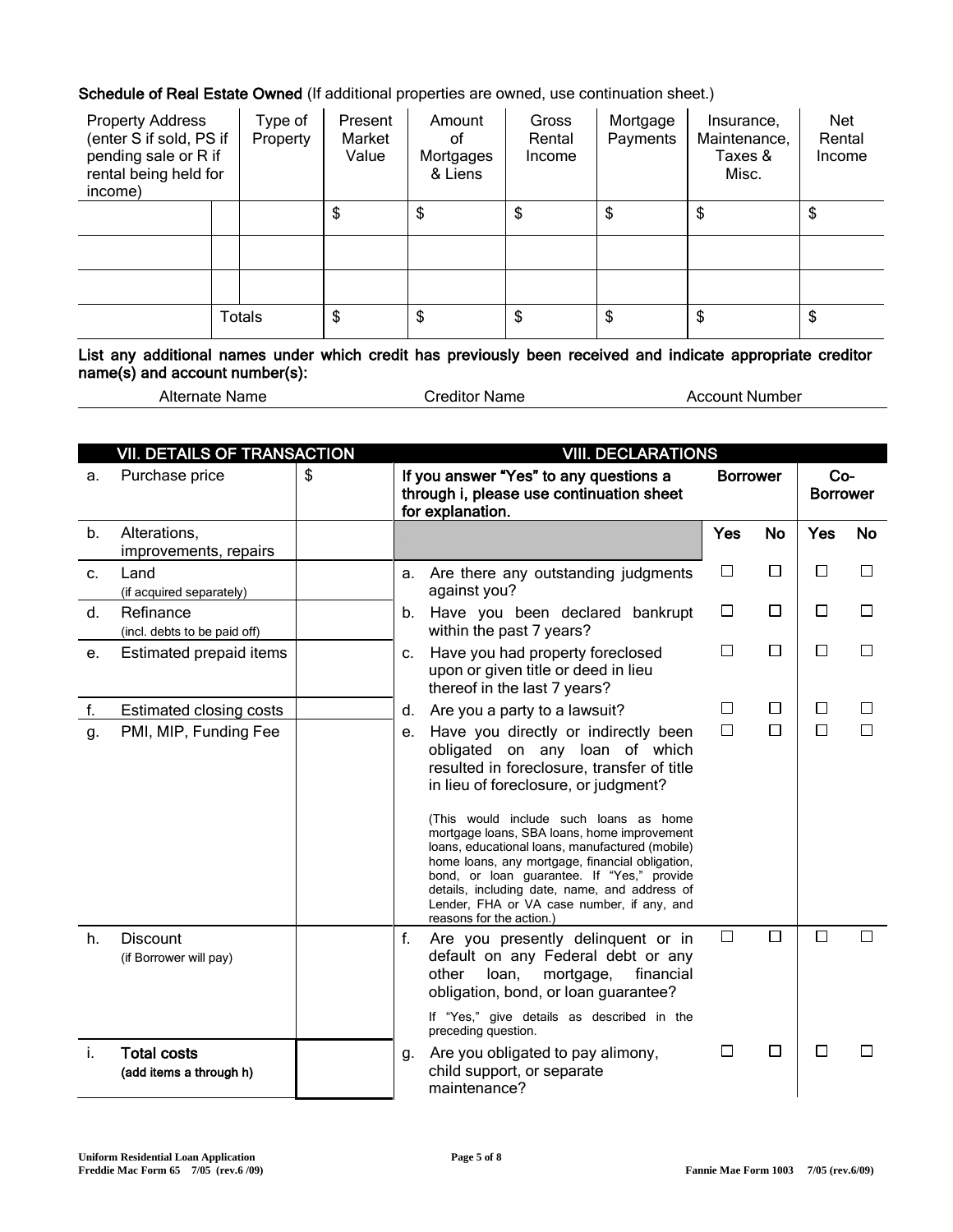| ı.       | Subordinate financing                                      | h. | Is any part of the down payment<br>borrowed?                                                                                                     |              |   |   |  |
|----------|------------------------------------------------------------|----|--------------------------------------------------------------------------------------------------------------------------------------------------|--------------|---|---|--|
|          | VII. DETAILS OF TRANSACTION (cont'd)                       |    | <b>VIII. DECLARATIONS (cont'd)</b>                                                                                                               |              |   |   |  |
| k.       | Borrower's closing<br>costs paid by Seller                 | i. | Are you a co-maker or endorser on a<br>note?                                                                                                     |              | П |   |  |
|          | Other Credits (explain)                                    |    |                                                                                                                                                  |              |   |   |  |
|          |                                                            |    | Are you a U.S. citizen?                                                                                                                          | $\mathsf{L}$ | □ |   |  |
|          |                                                            | k. | Are you a permanent resident alien?                                                                                                              | П            | П | Г |  |
| m.       | Loan amount (exclude<br>PMI, MIP, Funding Fee<br>financed) | I. | Do you intend to occupy the property<br>as your primary residence?                                                                               | П            | П | П |  |
|          |                                                            |    | If "Yes," complete question m below.                                                                                                             |              |   |   |  |
| n.       | PMI, MIP, Funding Fee<br>financed                          | m. | Have you had an ownership interest in<br>a property in the last three years?                                                                     | $\Box$       | П |   |  |
| $\Omega$ | Loan amount<br>(add m & n)                                 |    | (1) What type of property did you<br>own-principal residence (PR), second<br>home (SH), or investment property<br>(IP)?                          |              |   |   |  |
| D.       | Cash from/to Borrower<br>(subtract j, k, l & o from i)     |    | (2) How did you hold title to the<br>yourself<br>$(S)$ ,<br>by<br>jointly<br>home-<br>with your spouse or jointly<br>with<br>another person (O)? |              |   |   |  |
|          |                                                            |    | <b>ACKNOWLEDGMENT AND AGREEMENT</b>                                                                                                              |              |   |   |  |

Each of the undersigned specifically represents to Lender and to Lender's actual or potential agents, brokers, processors, attorneys, insurers, servicers, successors and assigns and agrees and acknowledges that: (1) the information provided in this application is true and correct as of the date set forth opposite my signature and that any intentional or negligent misrepresentation of this information contained in this application may result in civil liability, including monetary damages, to any person who may suffer any loss due to reliance upon any misrepresentation that I have made on this application, and/or in criminal penalties including, but not limited to, fine or imprisonment or both under the provisions of Title 18, United States Code, Sec. 1001, et seq.; (2) the loan requested pursuant to this application (the "Loan") will be secured by a mortgage or deed of trust on the property described in this application; (3) the property will not be used for any illegal or prohibited purpose or use; (4) all statements made in this application are made for the purpose of obtaining a residential mortgage loan; (5) the property will be occupied as indicated in this application; (6) the Lender, its servicers, successors or assigns may retain the original and/or an electronic record of this application, whether or not the Loan is approved; (7) the Lender and its agents, brokers, insurers, servicers, successors, and assigns may continuously rely on the information contained in the application, and I am obligated to amend and/or supplement the information provided in this application if any of the material facts that I have represented should change prior to closing of the Loan; (8) in the event that my payments on the Loan become delinquent, the Lender, its servicers, successors or assigns may, in addition to any other rights and remedies that it may have relating to such delinquency, report my name and account information to one or more consumer reporting agencies; (9) ownership of the Loan and/or administration of the Loan account may be transferred with such notice as may be required by law; (10) neither Lender nor its agents, brokers, insurers, servicers, successors or assigns has made any representation or warranty, express or implied, to me regarding the property or the condition or value of the property; and (11) my transmission of this application as an "electronic record" containing my "electronic signature," as those terms are defined in applicable federal and/or state laws (excluding audio and video recordings), or my facsimile transmission of this application containing a facsimile of my signature, shall be as effective, enforceable and valid as if a paper version of this application were delivered containing my original written signature.

Acknowledgement. Each of the undersigned hereby acknowledges that any owner of the Loan, its servicers, successors and assigns, may verify or reverify any information contained in this application or obtain any information or data relating to the Loan, for any legitimate business purpose through any source, including a source named in this application or a consumer reporting agency.

| Borrower's Signature | Date | Co-Borrower's Signature | ⊃ate |
|----------------------|------|-------------------------|------|
|                      |      |                         |      |
|                      |      |                         |      |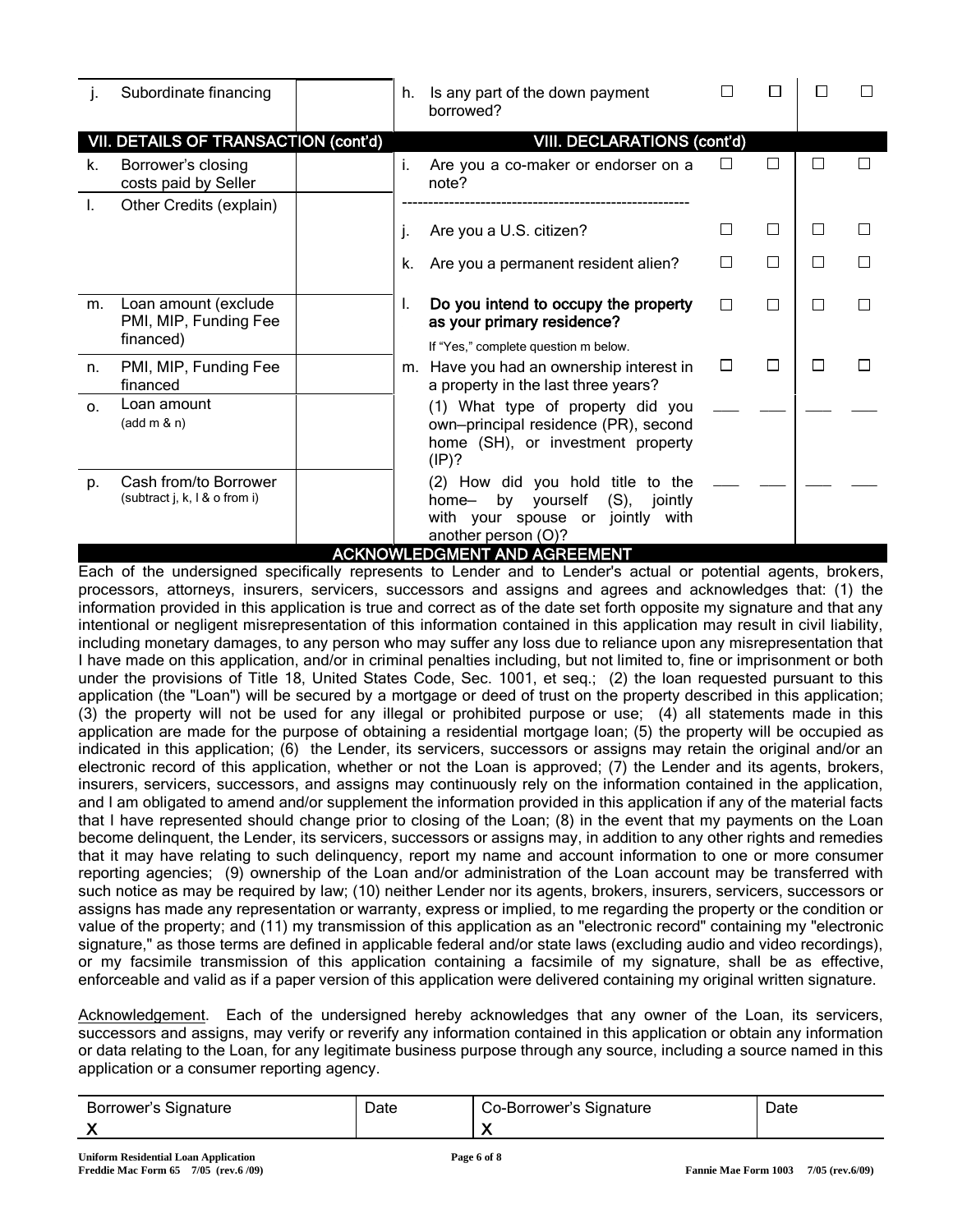## X. INFORMATION FOR GOVERNMENT MONITORING PURPOSES

The following information is requested by the Federal Government for certain types of loans related to a dwelling in order to monitor the lender's compliance with equal credit opportunity, fair housing and home mortgage disclosure laws. You are not required to furnish this information, but are encouraged to do so. The law provides that a lender may not discriminate either on the basis of this information, or on whether you choose to furnish it. If you furnish the information, please provide both ethnicity and race. For race, you may check more than one designation. If you do not furnish ethnicity, race, or sex, under Federal regulations, this lender is required to note the information on the basis of visual observation and surname if you have made this application in person. If you do not wish to furnish the information, please check the box below. (Lender must review the above material to assure that the disclosures satisfy all requirements to which the lender is subject under applicable state law for the particular type of loan applied for.)

| <b>BORROWER</b> |                                                  | <b>CO-BORROWER</b>                               |                                         |  |  |
|-----------------|--------------------------------------------------|--------------------------------------------------|-----------------------------------------|--|--|
|                 | $\Box$ I do not wish to furnish this information | $\Box$ I do not wish to furnish this information |                                         |  |  |
|                 | <b>Ethnicity:</b> □ Hispanic or Latino           | <b>Ethnicity:</b> □ Hispanic or Latino           |                                         |  |  |
|                 | $\Box$ Not Hispanic or Latino                    |                                                  | $\Box$ Not Hispanic or Latino           |  |  |
| Race:           | □ American Indian or Alaska Native               | Race:                                            | $\Box$ American Indian or Alaska Native |  |  |
|                 | $\Box$ Asian                                     | $\Box$ Asian                                     |                                         |  |  |
|                 | $\Box$ Black or African American                 | $\Box$ Black or African American                 |                                         |  |  |
|                 | $\Box$ Native Hawaiian or Other Pacific          |                                                  | $\Box$ Native Hawaiian or Other Pacific |  |  |
|                 | Islander                                         |                                                  | Islander                                |  |  |
|                 | $\square$ White                                  |                                                  | $\Box$ White                            |  |  |
| Sex:            | $\sqcap$ Male<br>$\sqcap$ Female                 | Sex:                                             | ∩ Male<br>Female                        |  |  |

## To be Completed by Loan Originator

This information was provided:

 $\Box$  In a face-to-face interview

 $\Box$  In a telephone interview

 $\Box$  By the applicant and submitted by fax or mail

 $\Box$  By the applicant and submitted via e-mail or the Internet

| Loan Originator's Signature                      |                                                      | Date |                                                         |
|--------------------------------------------------|------------------------------------------------------|------|---------------------------------------------------------|
| Loan Originator's Name (print<br>or type)        | Loan Originator Identifier                           |      | Loan Originator's Phone Number<br>(including area code) |
| <b>Loan Origination Company's</b><br><b>Name</b> | <b>Loan Origination Company</b><br><b>Identifier</b> |      | <b>Loan Origination Company's</b><br><b>Address</b>     |